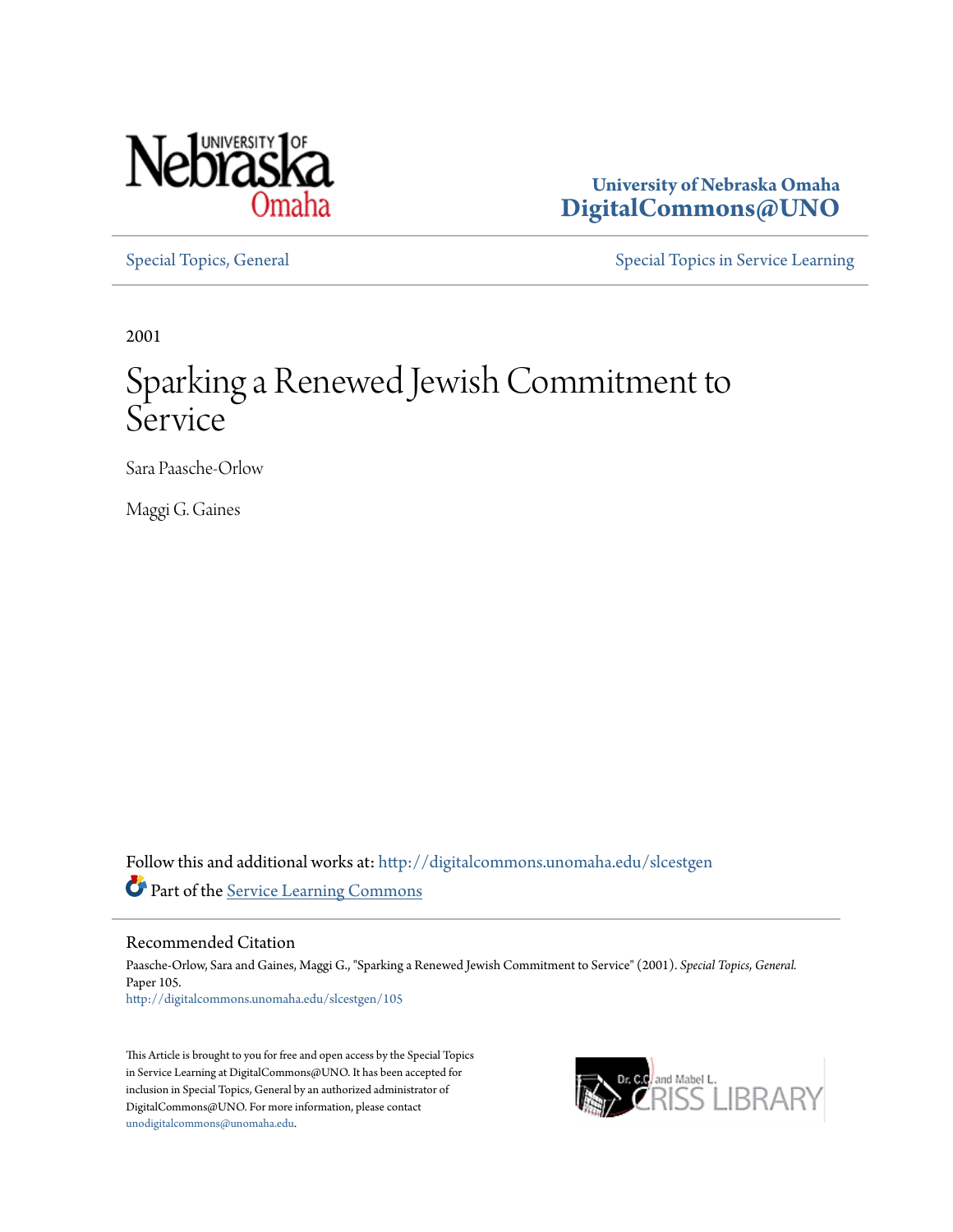

## **Sparking** *a*  **Renewed jewish Commitment**  *to* **Service**

**by RABBI SARA PAASCHE-ORLOW and MAGGI G. GAINES** 

W here do Jews stand in relation to service and<br>look like? By reflecting on historical Jewish<br>understandings of service we hope to gain perspective of what might a jewish commitment to service look like? By reflecting on historical Jewish understandings of service, we hope to gain perspective on the present and the need to rejoin our concepts of God, service, and worship. Such explorations can spark a radical transformation of our social and communal norms.

Historically, prayer involved a physical act: a portion of one's material goods were given as an offering. Individuals could then experience how their sacrifice sustained others - specifically, the priesthood. The ritual sacrifices of the Temple fostered a connection to God and to a greater community that was confirmed and celebrated on the pilgrimage festivals.

Since the destruction of the Temple, the Rabbis of the Talmud succeeded in transforming the Temple services into a system of prayer services and Torah readings for dispersed individuals and communities. For almost two millennia, we have brought our sacrifices in the form of prayer rather than crops.

The Rabbis based the new prayer system on the pattern of activities of the priestly cast. This exploded the traditional hierarchies, as every [male] jew took on the mantle of daily prayer. In certain ways, this central transformation has succeeded for thousands of years as a crucial historical link for jewish practice. However, for many modem Jews the analogy is meaningless. The central holy work of our people, which derived from the Temple service to God, is now expressed through the synagogue service. But prayer does not feel like service. To be sure, we use the same language: "How were services today?" "Oh, very nice." But it falls flat. The cultic practices seem obscure; synagogue worship does not fulfill a sense of service, be it to God, community or humanity.

Is prayer service? Many jews feel that the recitation of prayer is itself a service to God. In traditional terms, it is a fulfillment of what God has required of us as interpreted and re-constituted by the rabbis. In an essential way, synagogue worship sustains and supports us as a community, but it cannot be the exclusive expression of how we understand our service obligation. Ultimately, if our prayers do not move us to engage the world in constructive and generous ways, the glaring fact of our inaction erodes the meaning of our prayers.

Most modem jews do not pray out of a traditional sense of obligation, but relate to prayer as a discretionary experience. Prayer is often experienced as a luxury, an

**Rabbi Sara Paasche-Orlow and Maggi G. Gaines are National** *Program Director and Executive Director, respectively, of the Partnership for* Service.